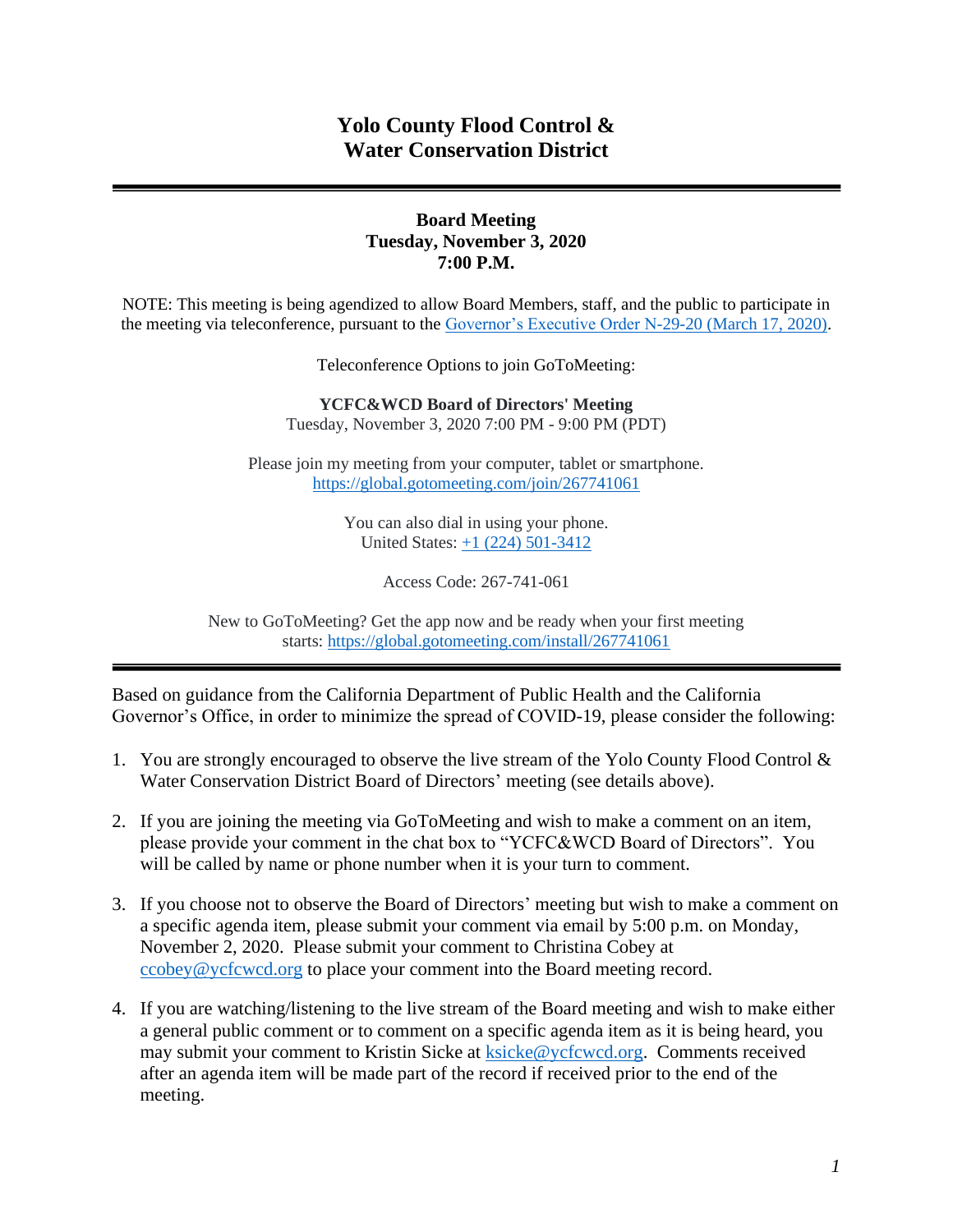Public documents relating to any open session item listed on this agenda that are distributed to all or a majority of the members of the Board of Directors less than 72 hours before the meeting are available for public inspection by scheduling an appointment with Christina Cobey at (530) 662- 0265 or [ccobey@ycfcwcd.org](mailto:ccobey@ycfcwcd.org)*.* 

In compliance with the Americans with Disabilities Act, if you have a disability and need a disability-related modification or accommodation to participate in this meeting please contact Christina Cobey. Requests should be made as early as possible, and at least one full business day before the start of the meeting.

# **AGENDA**

| 7:00 | 1.               | Consideration: Adoption of the October 6, 2020 Regular Board Meeting<br>Minutes                                                                                                                                                                                                                                                                        |
|------|------------------|--------------------------------------------------------------------------------------------------------------------------------------------------------------------------------------------------------------------------------------------------------------------------------------------------------------------------------------------------------|
| 7:02 | 2.               | Open forum (Limited to five minutes): Guest introductions, unscheduled<br>appearances, opportunity for public comment on non-agenda items                                                                                                                                                                                                              |
| 7:07 | 3.               | Consideration: Adding Items to the Posted Agenda<br>In order to add an item to the agenda, it must fit one of the following categories:<br>a) A majority determination that an emergency (as defined by the<br>Brown Act) exists; or<br>A 4/5ths determination that the need to take action that arose<br>b)<br>subsequent to the agenda being posted. |
| 7:10 | $\overline{4}$ . | Presentation: Request for Annexation and Review of District's Annexation<br>Policy                                                                                                                                                                                                                                                                     |
| 7:25 | 5.               | Directors' Reports: Report on meetings and conferences attended during the<br>prior month on behalf of the District                                                                                                                                                                                                                                    |
| 7:30 | 6.               | Attorney's Report: Report on legal matters of concern to the District                                                                                                                                                                                                                                                                                  |
| 7:35 | 7.               | General Manager's Report: Report regarding current general activities and<br>projects of the District<br>a) Operations, Maintenance, and Water Conditions<br>b) Financial Report<br><b>Capital Improvement Program</b><br>$\mathbf{c})$<br>d) YSGA Update<br><b>General Activities</b><br>e)<br><b>Upcoming Events</b><br>f)                           |
| 7:55 | 8.               | <b>General Discussion:</b> Opportunity for clarification or additional information<br>request                                                                                                                                                                                                                                                          |
| 8:00 | 9.               | Consideration: Consider the approval and the payment of bills                                                                                                                                                                                                                                                                                          |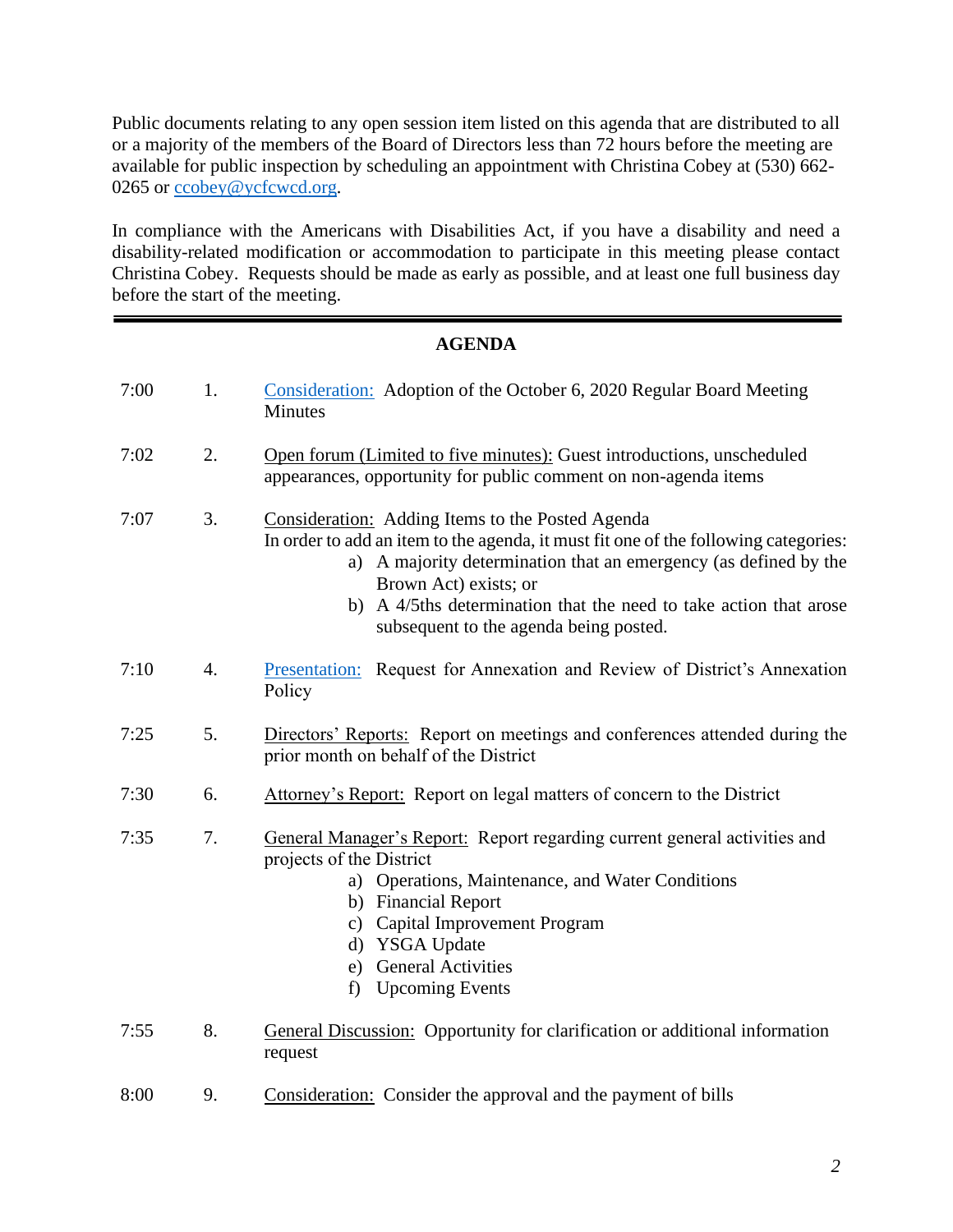8:05 10. Closed Session: Conference with Real Property Negotiators (Government Code § 54956.8) Property: Long-Term Water Supply Agreements with Clear Lake Diverters Agency Negotiators: Tim O'Halloran, Kristin Sicke, Bruce Rominger, Tom Barth

> Negotiating Parties: California Water Service Company, City of Lakeport, Clear Water Mutual Water Company, Clearlake Lakewood Resort, Clearlake Oaks County Water District, Golden State Water Company, Harbor View Mutual Water Company, Highlands Water Company, Konocti County Water District, Lake County CSA No. 2, Lake County CSA No. 20, Lake County CSA No. 21, Lake County Flood Control and Water Conservation District, Lake County Sanitation District, Lower Lake Cemetery District, Lower Lake County Waterworks District No. 1, Mt. Konocti Mutual Water Company, Nice Mutual Water Company, Rodman Ranch

Under Negotiation: Price and Terms of Payment

- 8:35 11. Closed Session: Public Employee Performance Evaluation (Government Code § 54954.5(e) and 54957) Title: General Manager
- 8:55 12. Closed Session Report: Report action and vote, if any taken, in Closed Session
- 9:00 13. Adjourn

The public may address the Board concerning an agenda item either before or during the Board's consideration of that agenda item. Public comment on items within the Board's jurisdiction is welcome, subject to reasonable time limits for each speaker. Upon request, agenda items may be moved up to accommodate those in attendance wishing to address that item. Times listed for consideration of agenda items are approximate only. The Board may consider any agenda item at any time during the Board meeting.

I declare that the foregoing agenda was posted at the office of the Yolo County Flood Control & Water Conservation District, 34274 State Highway 16, Woodland, CA on October 30, 2020.

By: \_\_\_\_\_\_\_\_\_\_\_\_\_\_\_\_\_\_\_\_\_\_\_\_\_\_\_\_\_\_\_\_\_\_\_

Kristin Sicke, Assistant General Manager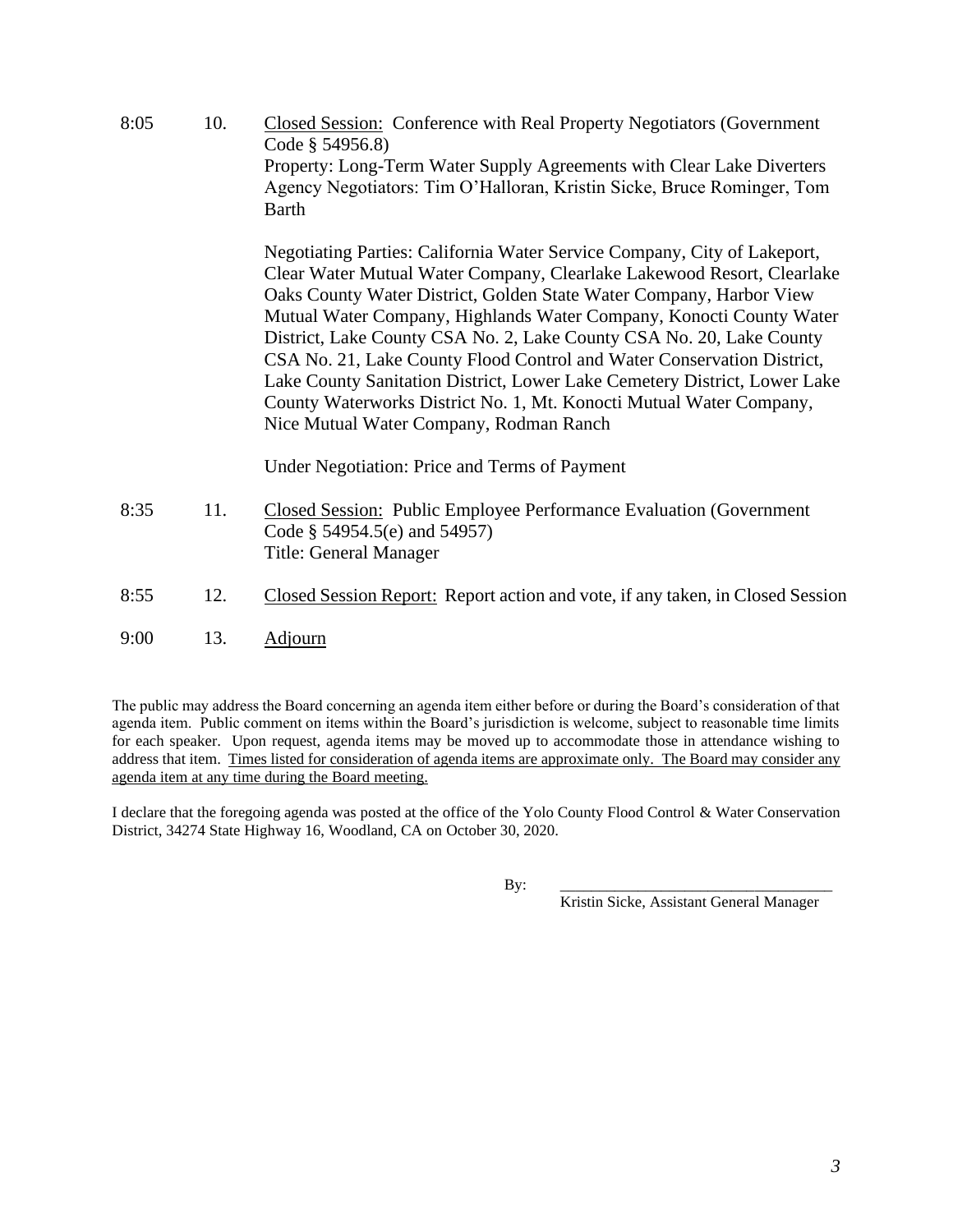## YOLO COUNTY FLOOD CONTROL & WATER CONSERVATION DISTRICT

#### AGENDA REPORT

## MEETING DATE: November 3, 2020 ITEM #: 1

<span id="page-3-0"></span>SUBJECT: Consideration: Adoption of the October 6, 2020 Regular Board Meeting **Minutes** 

INITIATED OR  $\begin{array}{ccc} \text{I} & \text{IBOARD} \\ \text{I} & \text{I} & \text{BOARD} \end{array}$ REQUESTED BY: [X] STAFF APPROVED BY: Tim O'Halloran [ ] OTHER

ATTACHMENT [X] YES [ ] NO [ ] INFORMATION

 [ ] DIRECTION [X] ACTION: [X] MOTION [ ] RESOLUTION

#### **BACKGROUND:**

Pursuant to Section 54957.5 of the Brown Act, copies of the draft minutes are available to the public at the Board meeting prior to their approval.

Staff request the Directors call the Yolo County Flood Control & Water Conservation District (District) office if a correction is needed to be made to the draft minutes to clarify a substantial point or to correct content. Staff will then have time to make the appropriate change(s) and submit the revised draft for review to the Board and the public at the Board meeting.

#### **RECOMMENDATION:**

District staff recommend the adoption of the attached minutes with any corrections.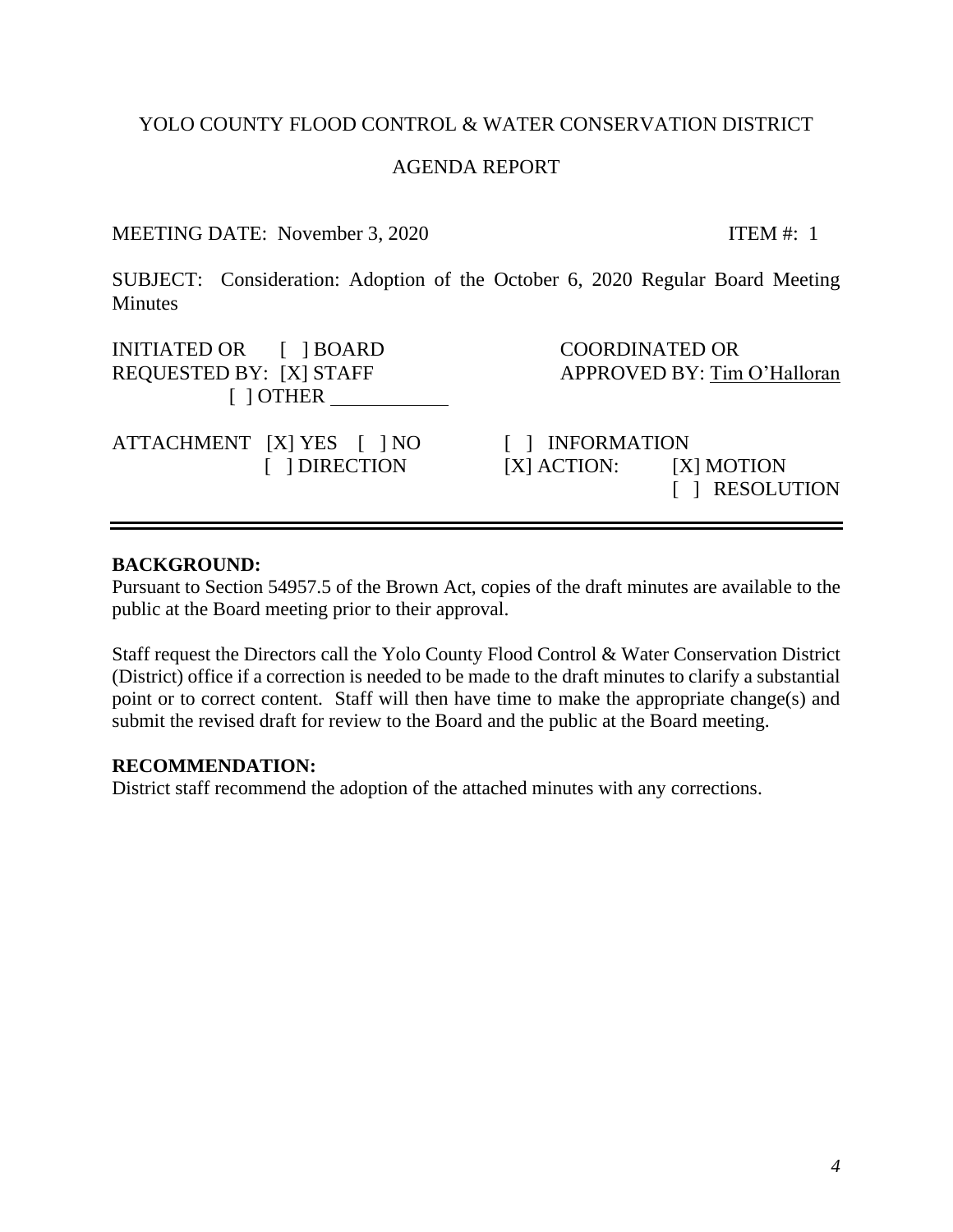

**FLOOD CONTROL & WATER CONSERVATION DISTRICT** 

# **BOARD MEETING MINUTES Tuesday, October 6, 2020, 7:00 PM**

**YCFC&WCD Offices 34274 State Highway 16 Woodland, CA 95695** 

Due to the threat of COVID-19 and pursuant to the [Governor's Executive Order N-29-20 \(March](https://www.gov.ca.gov/wp-content/uploads/2020/03/3.17.20-N-29-20-EO.pdf)  [17, 2020\),](https://www.gov.ca.gov/wp-content/uploads/2020/03/3.17.20-N-29-20-EO.pdf) the regular meeting of the Board of Directors of the Yolo County Flood Control & Water Conservation District (District) was agendized to allow Board members, staff, and the public to participate in the meeting via teleconference. The meeting was held at 7:00 p.m. on Tuesday, October 6, 2020 remotely via GoToMeeting. Chair Mayer convened the meeting. The following people were remotely in attendance:

District Board Jim Mayer, Chair Tom Barth (in attendance at the District Boardroom) Mary Kimball Bruce Rominger Erik Vink

## District Staff

Tim O'Halloran, General Manager (in attendance at the District Boardroom) Max Stevenson, Assistant General Manager Kristin Sicke, Assistant General Manager (in attendance at the District Boardroom) Anthony Lopez, Facilities Supervisor (in attendance at the District Boardroom) Andrew Ramos, Legal Counsel

Members of the Public Jim Barrett Dave Pratt

## **1. CONSIDERATION: Approval of Minutes**

**M/S/C** approved the minutes of the September 1, 2020 regular Board meeting as submitted. Ayes: Directors Barth, Kimball, Mayer, Rominger, and Vink

Noes: None Absent: None Abstain: None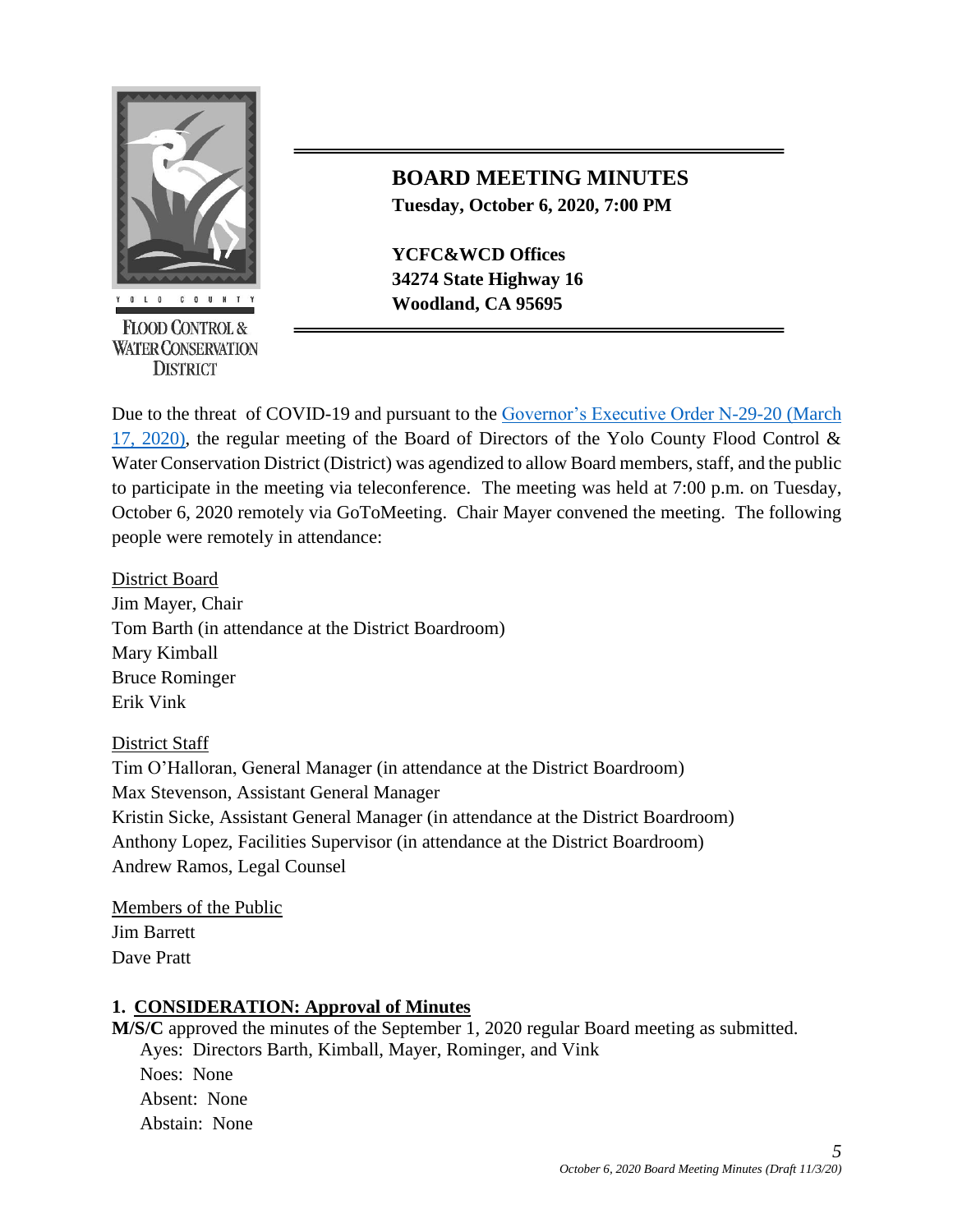# **2. OPEN FORUM**

There were no comments.

#### **3. CONSIDERATION: Adding Items to the Posted Agenda**

There were no changes made to the agenda.

#### **4. CONSIDERATION: Indian Valley Reservoir Hydroelectric Rehabilitation Project**

General Manager O'Halloran introduced Facilities Supervisor Anthony Lopez and the Indian Valley Reservoir Hydroelectric Rehabilitation Project (Project). Lopez reported the District's consulting engineer, Matt Gass, assisted the District in the initial development of the project scope and the process for soliciting bids from qualified California contractors via a Request for Proposal (RFP). The Project includes labor, materials, supplies, tools, and equipment to perform disassembly, inspection, and repair of selected internal components, and reassembly of two 1,400kW Francis-type turbine generators. The scope of work entails 1) performing visual inspection and megger testing to determine what level of maintenance is needed, 2) disassembling and cleaning the units, 3) shipping unit components to appropriate shop locations, 4) reporting on turbine inspection results and recommendations, 5) completing turbine and generator maintenance services, 6) transporting and reassembling equipment back on-site, and 7) commissioning units with pre-operational checks. After reviewing proposals, the District selected Canyon Hydro, Canyon Industries, Incorporated to assist the District in completing the maintenance project. The Project is expected to cost about \$1.5M and will be completed in time for the 2021 irrigation season.

O'Halloran reported on the return on investment for rehabilitating the Indian Valley Reservoir Hydroelectric Facility by comparing the annual income received from hydropower operations to the amortized cost of the Project. The District will be considering available financing options, if needed.

Chair Mayer requested a breakdown of the Project costs. Lopez reported the Contractors' work is estimated to cost up to \$800,000 based on what is determined in testing the units, the remaining cost estimate includes consulting, staff time, and a significant contingency for unexpected circumstances.

Chair Mayer also requested a monthly Board update on the Project.

Staff recommended the Board authorize the General Manager, or his designee, to enter into an agreement with Canyon Hydro, Canyon Industries, Incorporated for completion of the Indian Valley Reservoir Hydroelectric Rehabilitation Project.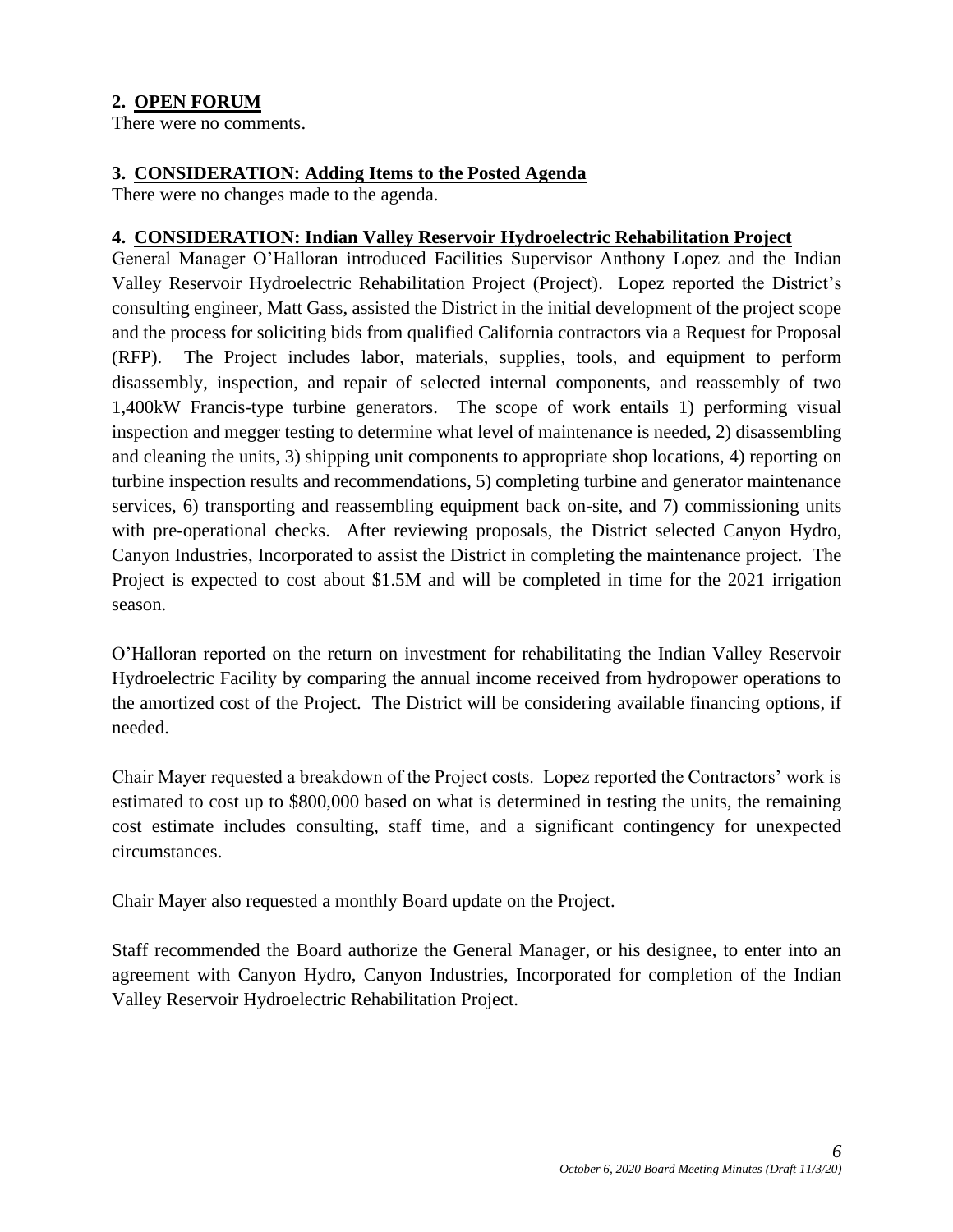**M/S/C** authorized the General Manager, or his designee, to enter into an agreement with Canyon Hydro, Canyon Industries, Incorporated for completion of the Indian Valley Reservoir Hydroelectric Rehabilitation Project.

Ayes: Directors Barth, Kimball, Mayer, Rominger, and Vink Noes: None Absent: None Abstain: None

## **5. PRESENTATION: Update on Water Use Agreements in the Cache Creek Watershed**

General Manager O'Halloran provided a brief report on the water use agreements that the District has within the Cache Creek watershed. O'Halloran reported on the upcoming renewal of a few of the water use agreements around Clear Lake and the need to reconvene the Clear Lake Ad Hoc Committee. He informed the Board that the Ad Hoc Committee had met the previous day to discuss a plan for the upcoming agreement renewals and the Committee decided on a 2-year interim renewal term while District staff, Legal Counsel, and relevant consultant staff develop an updated list of agreement terms for long-term renewal.

Director Rominger stressed the importance of this work to defend the District's water rights.

O'Halloran requested that the strategic priorities related to decision-making for the water use agreements be discussed at future Board meetings in closed session.

## **6. PRESENTATION: Update on the YSGA's Development of the Yolo Subbasin GSP**

Assistant General Manager Sicke provided an update on the YSGA's development of the Yolo Subbasin GSP. She reported on recent YSGA Technical Advisory Committee, Working Group, and Board of Directors' meetings that had occurred and briefed the Board on upcoming Management Area workshops and draft GSP chapter availability.

## **7. DIRECTORS' REPORTS**

Directors Rominger and Barth reported they had participated in the Clear Lake Ad Hoc Committee meeting on October 5, 2020. Director Barth also reported he had participated in the numerous YSGA and WRA meetings. Chair Mayer reported on NCWA's Conservation Taskforce efforts and Senator Dodd's upcoming fundraiser.

## **8. ATTORNEY'S REPORTS**

Legal Counsel Ramos did not have anything to report.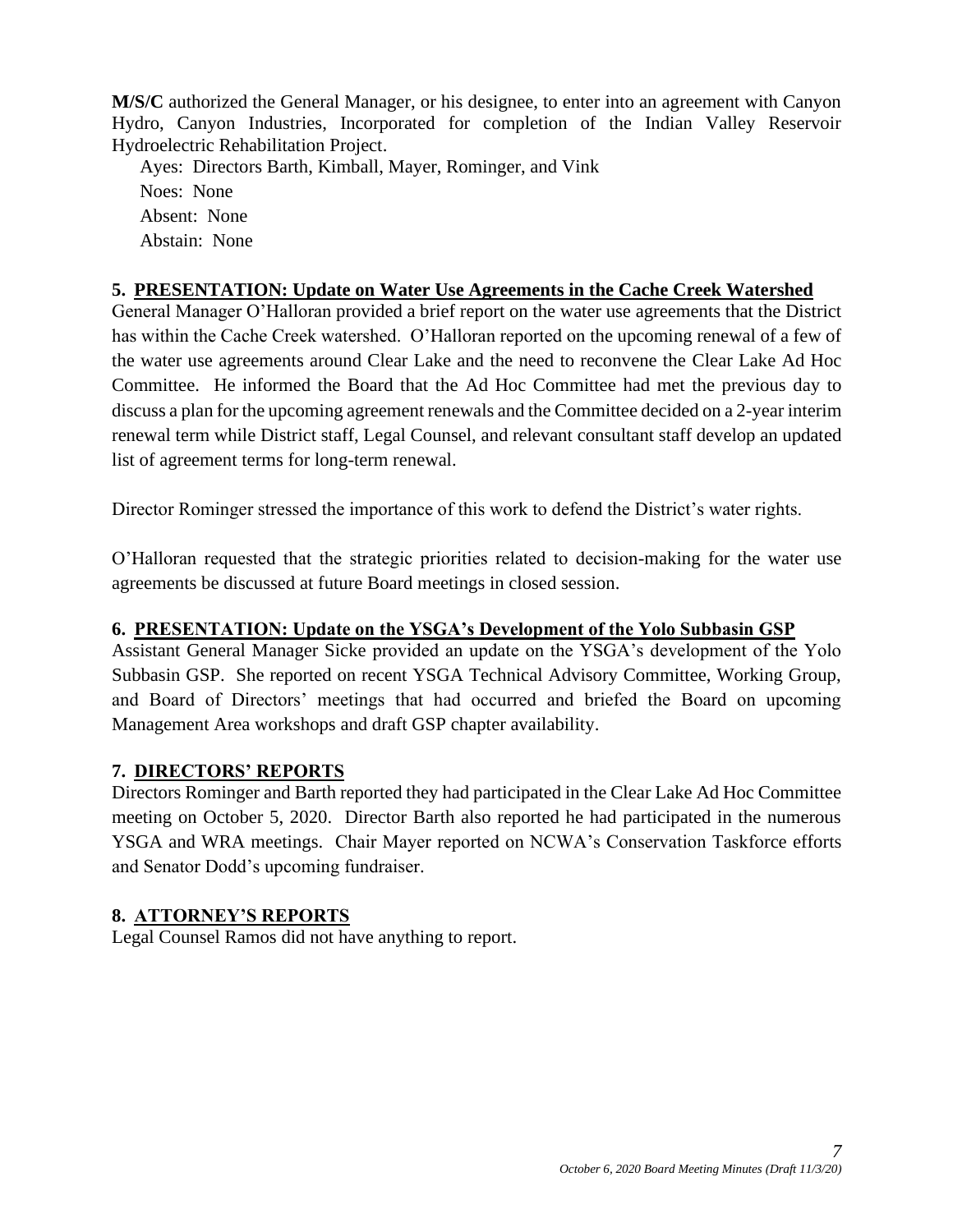# **9. GENERAL MANAGER'S REPORT**

General Manager O'Halloran provided reports on the following:

- a) Operations, Maintenance, and Water Conditions
- b) Financial Report Summary Highlights from the September 30, 2020 financial statements report were quickly reviewed, and the actual FY 2020/2021 Budget was compared to the projected FY 2020/2021 Budget.
- c) General Activities A list of outreach activities and projects both in-house and coordinated with other agencies was reviewed.
- d) The following upcoming events were announced:
	- 1. October 7: Westside IRWM Coordinating Committee Meeting (via Zoom)
	- 2. October 7: FSY 2.0: Flood/Drainage Mapping Discussion (via Zoom)
	- 3. October 9: FSY 2.0: Monthly Working Group Meeting (via Microsoft Teams)
	- 4. October 13: NCWA's Westside of Sacramento Land Subsidence Discussion (via Microsoft Teams)
	- 5. October 16: FSY 2.0: Madison Projects Meeting (via Microsoft Teams)
	- 6. October 20: EDF's Navigating SGMA Groundwater Allocations and Minimizing Legal Risk Confirmation (Webinar)
	- 7. October 21: Cache Creek Capacity Analysis Check-in (Conference Call)
	- 8. October 27: Multi-Benefit Recharge Planning Discussion with DWR/TNC (Bird Return Opportunities) (via Microsoft Teams)
	- 9. October 29: Yolo County Financial Oversight Committee Meeting (via Zoom)
	- 10. October 29: YSGA Executive Committee Meeting (via GoToMeeting)

# **10. GENERAL DISCUSSION**

There was no general discussion.

## **11. CONSIDERATION: Payment of Bills**

**M/S/C** approved the following claims for payment – Yolo County Flood Control & Water Conservation District Checks # 058949–058961.

Ayes: Directors Barth, Kimball, Mayer, Rominger, and Vink

Noes: None Absent: None Abstain: None

## **12. CLOSED SESSION**

Public Employee Performance Evaluation (Government Code § 54954.5(e) and 54957) Title: General Manager

# **13. CLOSED SESSION REPORT**

Chair Mayer reported that the Board of Directors, General Manager, and Legal Counsel Ramos were in attendance during the closed session item and that there was nothing to report at this time.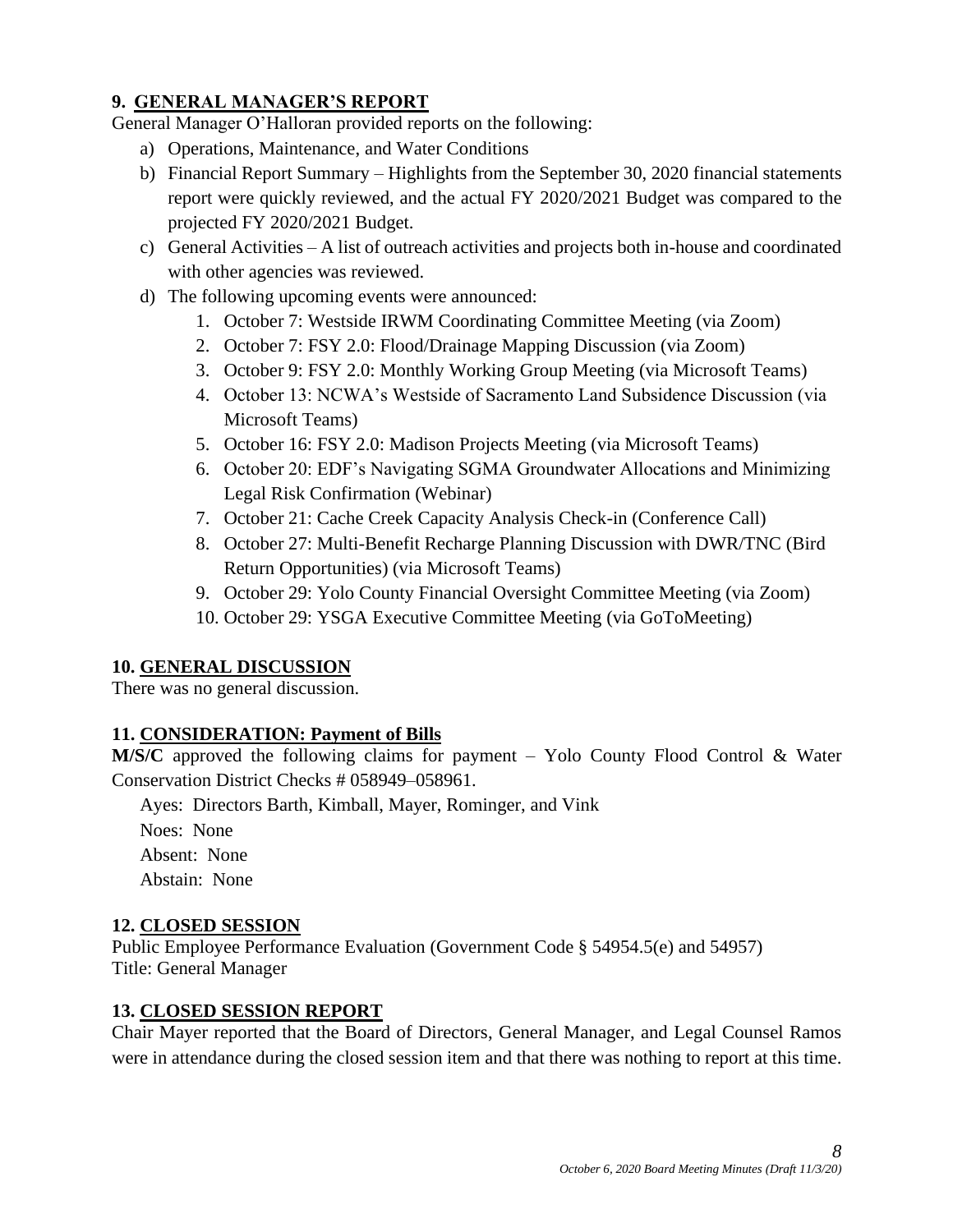## **14. ADJOURNMENT**

There being no further business to come before the Board, the meeting was adjourned.

ATTEST:

Jim Mayer, Chair

\_\_\_\_\_\_\_\_\_\_\_\_\_\_\_\_\_\_\_\_\_\_\_\_\_\_\_\_\_\_\_

\_\_\_\_\_\_\_\_\_\_\_\_\_\_\_\_\_\_\_\_\_\_\_\_\_\_\_\_\_ Tim O'Halloran, Secretary